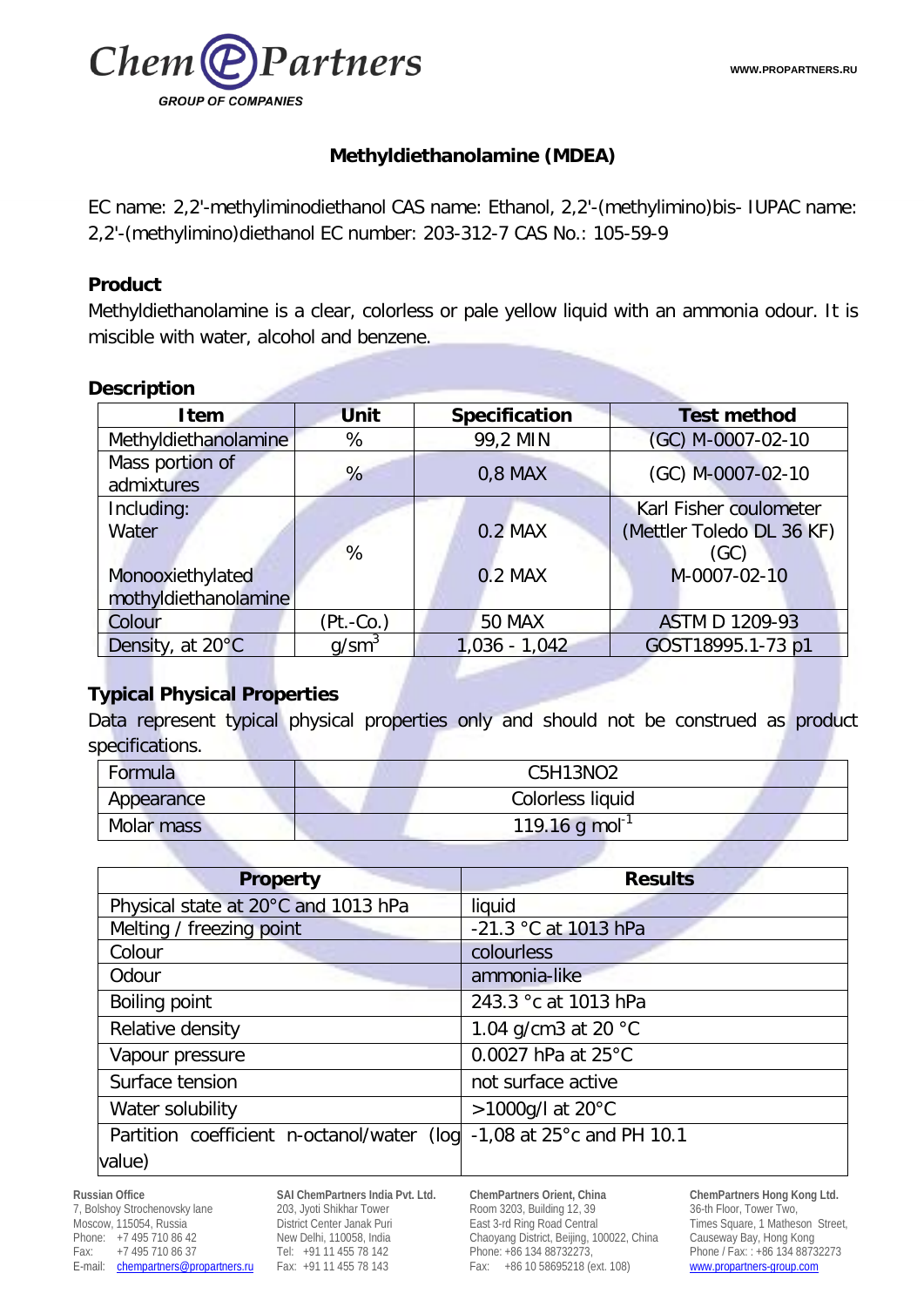

| Flash point                                   | 138 °C at 1013 hPa                         |
|-----------------------------------------------|--------------------------------------------|
| Flammability                                  | Non flammable upon ignition.               |
|                                               | The substance has no pyrophoric properties |
|                                               | and does not liberate flammable gases on   |
|                                               | contact with water.                        |
| <b>Explosive properties</b>                   | non explosive                              |
| Self-ignition temperature                     | 280 °C at 1013 hPa                         |
| Oxidising properties                          | no oxidising properties                    |
| Granulometry                                  | not applicable                             |
| Stability in organic solvents and identity of | not applicable                             |
| relevant degradation products                 |                                            |
| <b>Dissociation constant</b>                  | 8.52 at 25°C                               |
| Viscosity                                     | $99.05$ mm <sup>2</sup> /s                 |

# **Packaging**

| <b>Metal drums:</b>                    |                                                  |
|----------------------------------------|--------------------------------------------------|
|                                        | 215kg in 1 drum. 110 drums in 1 x 40' container  |
|                                        | 80 drums in 1 x 20' container                    |
| <b>Plastic drums:</b>                  |                                                  |
|                                        | 222 kg in 1 drum. 108 drums in 1 x 40' container |
|                                        | 80 drums in 1 x 20' container                    |
|                                        | IBC container - 1040 kg net Bulk                 |
|                                        |                                                  |
| <b>Fields of application</b>           |                                                  |
| Detergents;                            |                                                  |
| Treatment of acidic gases;<br>$\omega$ |                                                  |
| Coatings;                              |                                                  |
|                                        |                                                  |

- Textiles;
- Paper chemicals;
- Pharmaceuticals

### **Storage and Handling**

Fire preventions: Keep away from sources of ignition - No smoking. Aerosol preventions: Ensure thorough ventilation of store and work areas. Environmental precautions: Hermetic of equipment, product storage tanks, containers. Segregate from acids and acid forming substances.

Further information on storage conditions: Containers should be stored tightly sealed in a dry place.

Storage duration: 12 Months.